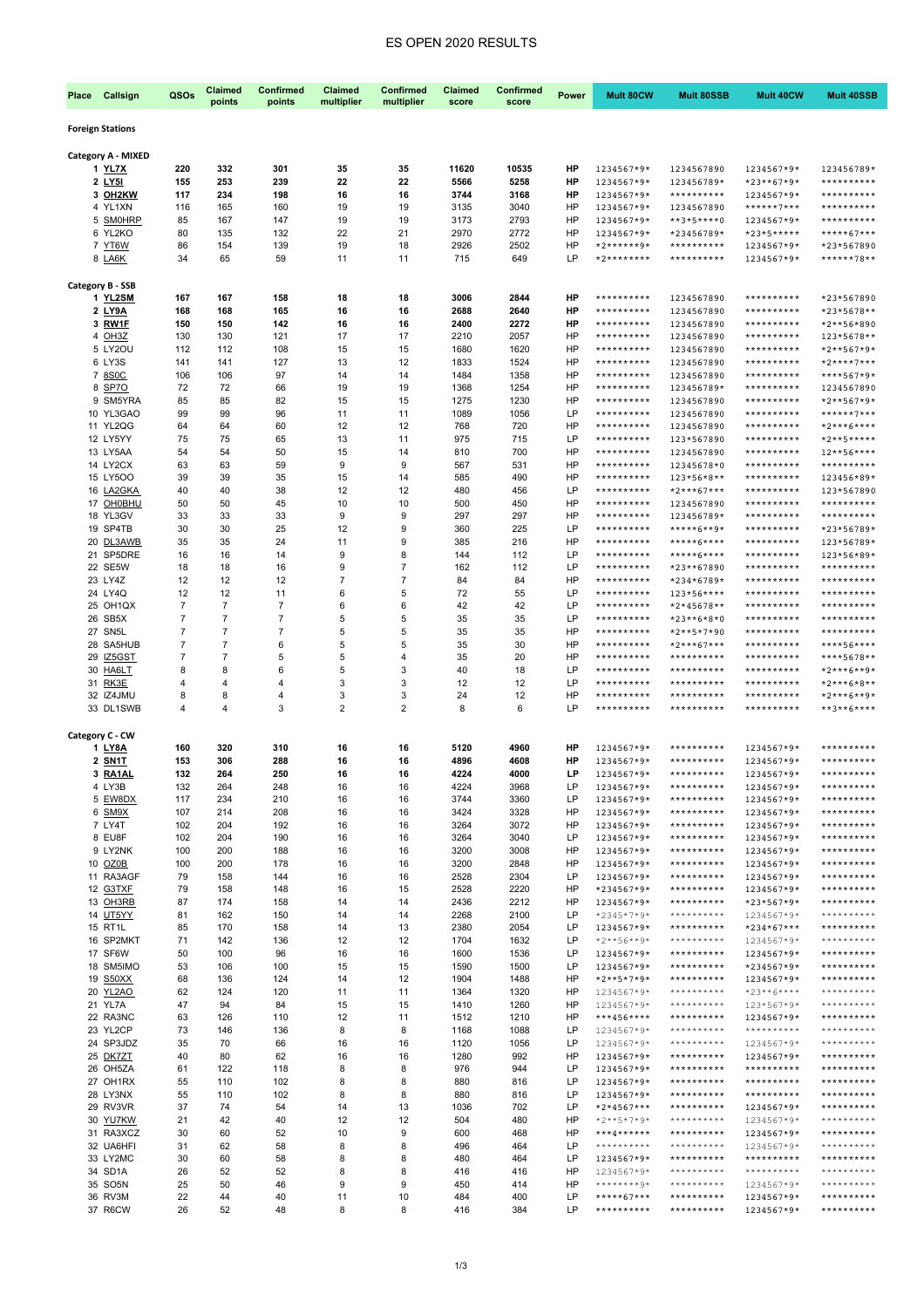# ES OPEN 2020 RESULTS

| Callsign<br>Place     | QSOs           | Claimed<br>points | Confirmed<br>points | <b>Claimed</b><br>multiplier | Confirmed<br>multiplier          | Claimed<br>score | Confirmed<br>score | Power      | Mult 80CW                    | Mult 80SSB               | Mult 40CW                          | Mult 40SSB                  |
|-----------------------|----------------|-------------------|---------------------|------------------------------|----------------------------------|------------------|--------------------|------------|------------------------------|--------------------------|------------------------------------|-----------------------------|
| 38 DL3DRN             | 17             | 34                | 30                  | 12                           | 11                               | 408              | 330                | LP         | $*2**567*9*$                 | **********               | 12345***9*                         | **********                  |
| 39 DF6RI              | 18             | 36                | 32                  | 10                           | 10                               | 360              | 320                | HP         | ****5*7***                   | **********               | 1234567*9*                         | **********                  |
| 40 HA3FMR             | 15             | 30                | 28                  | 11                           | 11                               | 330              | 308                | LP         | $*2***56***$                 | **********               | 1234567*9*                         | **********                  |
| 41 RA7R               | 21             | 42                | 38                  | 8                            | 8                                | 336              | 304                | LP         | **********                   | **********               | 1234567*9*                         | **********                  |
| 42 SP1JQJ             | 18             | 36                | 34                  | 8                            | 8                                | 288              | 272                | HP         | **********                   | **********               | 1234567*9*                         | **********                  |
| 43 YT7KM              | 20             | 40                | 34                  | 8                            | 8                                | 320              | 272                | LP         | **********                   | **********               | 1234567*9*                         | **********                  |
| 44 RN4SC              | 16             | 32                | 32                  | 8                            | 8                                | 256              | 256                | LP         | **********                   | **********               | 1234567*9*                         | **********                  |
| 45 LY2SA              | 18             | 36                | 32                  | 8                            | 8                                | 288              | 256                | LP         | 1234567*9*                   | **********               | **********                         | **********                  |
| 46<br>F6FTB           | 17             | 34                | 30                  | 9                            | 8                                | 306              | 240                | LP         | **********                   | **********               | 1234567*9*                         | **********                  |
| 47<br><b>PA0JNH</b>   | 13             | 26                | 26                  | 8                            | 8                                | 208              | 208                | HP         | $*2***7***$                  | **********               | $*234 * 67 * 9*$                   | **********                  |
| OI5R<br>48            | 15             | 30                | 24                  | 6                            | 6                                | 180              | 144                | LP         | 12345***9*                   | **********               | $*************$                    | **********                  |
| E77EA<br>49           | 9              | 18                | 16                  | 8                            | 8                                | 144              | 128                | LP         | **********                   | **********               | 1234567*9*                         | **********                  |
| OE1TKW<br>50          | 9              | 18                | 18                  | 7                            | $\overline{7}$                   | 126              | 126                | LP         | **********                   | **********               | *234567*9*                         | **********<br>**********    |
| 51 UW3WF              | 10             | 20                | 18                  | 8                            | $\overline{7}$<br>$\overline{7}$ | 160              | 126                | LP         | **********                   | **********               | 123456**9*                         |                             |
| 52 DL1PAN             | 10             | 20                | 18<br>16            | 8                            |                                  | 160              | 126                | HP         | ****5*****<br>**********     | **********<br>********** | $*2*4567*9*$                       | **********<br>***********   |
| 53 YO8WW              | 9              | 18<br>20          |                     | 6<br>6                       | 6<br>5                           | 108              | 96                 | HP<br>LP   |                              | **********               | $12*4567***$                       | **********                  |
| 54 LY2SQ<br>55 DG0KS  | 10             | 10                | 16<br>10            | 5                            | 5                                | 120              | 80<br>50           | HP         | *2345***9*<br>**********     | **********               | $*************$                    | **********                  |
| 56 UA4FDL             | 5<br>6         | 12                | 10                  | 5                            | 5                                | 50<br>60         | 50                 | LP         | **********                   | **********               | *23*567***<br>$1***4567***$        | **********                  |
| 57 YO3GNF             | 6              | 12                | 8                   | 5                            | 4                                | 60               | 32                 | HP         | **********                   | **********               | $1***5*7*9*$                       | ***********                 |
|                       |                |                   |                     |                              |                                  |                  |                    |            |                              |                          |                                    |                             |
| Category D - LP       |                |                   |                     |                              |                                  |                  |                    |            |                              |                          |                                    |                             |
| 1 LY4L                | 202            | 335               | 307                 | 30                           | 30                               | 10050            | 9210               | LP         | 1234567*9*                   | 1234567890               | 1234567*9*                         | $*2**567***$                |
| 2 YL2BJ               | 180            | 261               | 249                 | 27                           | 27                               | 7047             | 6723               | LP         | 1234567*9*                   | 1234567890               | *234567*9*                         | *****67***                  |
| 3 YL2PJ               | 139            | 209               | 199                 | 27                           | 27                               | 5643             | 5373               | LP         | 1234567*9*                   | 1234567890               | 1234567*9*                         | ******7***                  |
| 4 8S8S                | 33             | 33                | 30                  | 11                           | 10                               | 363              | 300                | LP         | $*************$              | 123*567890               | $*************$                    | $*2*********$               |
| 5 LY2BAA              | 15             | 24                | 23                  | 10                           | 9                                | 240              | 207                | LP         | $123*5*7*9*$                 | *****6**90               | $*************$                    | **********                  |
| 6 YL2II               | 13             | 21                | 19                  | 8                            | 8                                | 168              | 152                | LP         | $*2*456**9*$                 | ****567***               | **********                         | **********                  |
| 7 SMON                | 14             | 19                | 15                  | 10                           | 9                                | 190              | 135                | LP         | $*2***56***$                 | *2*4567*9*               | **********                         | **********                  |
|                       |                |                   |                     |                              |                                  |                  |                    |            |                              |                          |                                    |                             |
| Category E - QRP      |                |                   |                     |                              |                                  |                  |                    |            |                              |                          |                                    |                             |
| 1 RT2F                | 75             | 145               | 139                 | 19                           | 19                               | 2755             | 2641               | QRP        | 1234567*9*                   | **********               | 1234567*9*                         | $*2***6***9*$               |
| 2 YL3FW               | 78             | 156               | 148                 | 8                            | 8                                | 1248             | 1184               | QRP        | 1234567*9*                   | **********               | **********                         | **********                  |
| 3 RW3AI               | 50             | 100               | 90                  | 13                           | 13                               | 1300             | 1170               | QRP        | $*2*45*7*9*$                 | **********               | 1234567*9*                         | **********                  |
| 4 S51Z                | 17             | 34                | 30                  | 10                           | 8                                | 340              | 240                | QRP        | $*2***5****$                 | **********               | 123*5*7*9*                         | **********                  |
| 5 RV3DBK              | 12             | 24                | 22                  | 8                            | $\overline{7}$                   | 192              | 154                | QRP        | $*************$              | **********               | *234567*9*                         | **********                  |
| 6 SP4IGV              | 9              | 18                | 16                  | 8                            | $\overline{7}$                   | 144              | 112                | QRP        | $*2***5***$                  | **********               | $*2**567*9*$                       | **********                  |
| 7 RA3DJA              | 11             | 22                | 16                  | 8                            | $\overline{7}$                   | 176              | 112                | QRP        | **********                   | **********               | 1234*67*9*                         | **********                  |
| 8 LZ2AF/2             | $\overline{7}$ | 14                | 14                  | 5                            | 5                                | 70               | 70                 | QRP        | **********                   | **********               | $*2*45*7*9*$                       | **********                  |
| 9 SJ6W                | 5              | 10                | 10                  | 5                            | 5                                | 50               | 50                 | QRP        | *2********                   | **********               | $*2**56**9*$                       | **********                  |
|                       |                |                   |                     |                              |                                  |                  |                    |            |                              |                          |                                    |                             |
| Category G - SWL      |                |                   |                     |                              |                                  |                  |                    |            |                              |                          |                                    |                             |
| 1 LZ1G42              | 27             | 34                | 25                  | 15                           | 13                               | 510              | 325                | <b>SWL</b> | $1*3*5***$                   | 123*567**0               | **3*******                         | $*2***7***$                 |
| 2 OK1-31457           | 13             | 26                | 24                  | 10                           | 10                               | 260              | 240                | SWL        | $*234567*9*$                 | **********               | $12*4*****$                        | **********                  |
| 3 OK1-31434           | 14             | 28                | 26                  | 7                            | $\overline{7}$                   | 196              | 182                | SWL        | **********                   | **********               | 123456**9*                         | ***********                 |
|                       |                |                   |                     |                              |                                  |                  |                    |            |                              |                          |                                    |                             |
| <b>ES Stations</b>    |                |                   |                     |                              |                                  |                  |                    |            |                              |                          |                                    |                             |
|                       |                |                   |                     |                              |                                  |                  |                    |            |                              |                          |                                    |                             |
| Category A - MIXED    |                |                   |                     |                              |                                  |                  |                    |            |                              |                          |                                    |                             |
| 1 ES7GM               | 622            | 1018              | 935                 | 32                           | 32                               | 32576            | 29920              | HP         | 123456*89*                   | 123456*890               | 123456**9*                         | 123456*89*                  |
| 2 ES2MC<br>3 ES2RR    | 517            | 833               | 795                 | 33                           | 33                               | 27489            | 26235              | ΗP         | 1*3456789*                   | 1*34567890               | $1*34567*9*$                       | 1*34567890                  |
|                       | 468            | 791               | 747                 | 32                           | 31                               | 25312            | 23157              | HP         | 1*3456789*                   | 1*34567890               | $1*34567*9*$                       | $1*3*56789*$                |
| 4 ES4NY<br>5 ES1BH    | 321<br>314     | 566<br>512        | 542<br>466          | 27<br>25                     | 26<br>25                         | 15282            | 14092<br>11650     | LP<br>HP   | 123*56789*                   | 123*567890<br>*234567890 | 123*567*9*                         | $*2***7***$<br>$*2***6****$ |
| 6 ES5JR               | 303            | 529               | 504                 | 18                           | 18                               | 12800<br>9522    | 9072               | LP         | *23456789*<br>1234*6789*     | 1234*67890               | *23456**9*<br>******7***           | **********                  |
| 7 ES10X               | 246            | 404               | 350                 | 20                           | 19                               | 8080             | 6650               | LP         | *2345678**                   | *2345678*0               | $*23*******$                       | *2******9*                  |
| 8 ES2DF               | 117            | 202               | 195                 | 18                           | 18                               | 3636             | 3510               | LP         | 1*3456789*                   | 1*3456789*               | $1*3******$                        | **********                  |
|                       |                |                   |                     |                              |                                  |                  |                    |            |                              |                          |                                    |                             |
| Category B - SSB      |                |                   |                     |                              |                                  |                  |                    |            |                              |                          |                                    |                             |
| 1 ES6RW               | 324            | 324               | 310                 | 17                           | 17                               | 5508             | 5270               | <b>HP</b>  | **********                   | 12345*7890               | **********                         | 12345*789*                  |
| 2 ES8GP               | 270            | 270               | 252                 | 14                           | 14                               | 3780             | 3528               | <b>HP</b>  | $************$               | 1234567*90               | $*************$                    | $*2**567*9*$                |
| 3 ES3BM               | 245            | 245               | 226                 | 14                           | 14                               | 3430             | 3164               | HP         | $************$               | 12*4567890               | $*************$                    | $*2**567*9*$                |
| 4 ES2AGW              | 223            | 223               | 215                 | 13                           | 13                               | 2899             | 2795               | LP         | $************$               | 1*34567890               | $*************$                    | $1****67*9*$                |
| 5 ES6RMR              | 224            | 224               | 216                 | 12                           | 12                               | 2688             | 2592               | LP         | **********                   | 12345*7890               | **********                         | $*2***7*9*$                 |
| 6 ES2IA               | 214            | 214               | 210                 | 11                           | 11                               | 2354             | 2310               | LP         | $************$               | 1*34567890               | $*************$                    | $1******9*$                 |
| 7 ES4BG               | 170            | 170               | 160                 | 12                           | 12                               | 2040             | 1920               | LP         | **********                   | 123*567890               | **********                         | ****567***                  |
| 8 ES6PA               | 197            | 197               | 187                 | 11                           | 10                               | 2167             | 1870               | LP         | $************$               | 12345*7890               | $*************$                    | $*2********$                |
| 9 ES5NHC              | 160            | 160               | 154                 | 11                           | 11                               | 1760             | 1694               | LP         | **********                   | 1234*67890               | **********                         | ******78**                  |
| 10 ES7AGY             | 182            | 182               | 168                 | 10                           | 10                               | 1820             | 1680               | HP         | **********                   | 123456*890               | $*************$                    | ********9*                  |
| 11 ES1MW              | 157            | 157               | 146                 | 13                           | 11                               | 2041             | 1606               | LP         | $************$               | *234567890               | $*************$                    | $*2***7***$                 |
| 12 ES0MHI             | 156            | 156               | 152                 | 10                           | 10                               | 1560             | 1520               | LP         | $************$               | 123456789*               | $*************$                    | $*2*********$               |
| 13 ES5RIM             | 146            | 146               | 137                 | 10                           | 10                               | 1460             | 1370               | LP         | **********                   | 1234*67890               | **********                         | ******7***                  |
| 14 ES8TJM             | 86             | 86                | 85                  | 14                           | 14                               | 1204             | 1190               | HP         | $************$               | 1234567*90               | $*************$                    | $*2**567*9*$                |
| 15 ES1TAR             | 101            | 101               | 95                  | 11                           | 11                               | 1111             | 1045               | LP         | **********                   | *234567890               | $*************$                    | *2******9*                  |
| 16 ES4AW              | 96             | 96                | 93                  | 9                            | 9                                | 864              | 837                | LP         | $************$               | 123*567890               | $*************$                    | **********                  |
| 17 ES6QZ              | 103            | 103               | 92                  | 9                            | 9                                | 927              | 828                | HP         | **********                   | 12345*7890               | **********                         | **********                  |
| 18 ES7KEW             | 84             | 84                | 79                  | 10                           | 10                               | 840              | 790                | LP         | $************$               | 123456*890               | $*************$                    | ********9*                  |
| 19 ES5EX              | 87             | 87                | 73                  | 10                           | 10                               | 870              | 730                | LP         | $************$               | 1234*67890               | $*************$                    | ******7***                  |
| 20 ES6TX              | 60             | 60                | 57                  | 12                           | 12                               | 720              | 684                | LP         | $************$               | 12345*7890               | $*************$                    | $*2**5*7***$                |
| 21 ES6RBX             | 72             | 72                | 68                  | 9                            | 9                                | 648              | 612                | LP         | **********                   | 12345*7890               | **********                         | **********                  |
| 22 ES8AY              | 51             | 51                | 43                  | 13                           | 12                               | 663              | 516                | HP         | $************$<br>********** | 1234567*90               | $*************$                    | $*2***56****$<br>********9* |
| 23 ES7TOM<br>24 ES6KW | 61<br>39       | 61<br>39          | 53<br>34            | 9<br>9                       | 8<br>9                           | 549<br>351       | 424<br>306         | LP<br>QRP  | $************$               | 123456**9*               | $*************$<br>$*************$ | **********                  |
| 25 ES2ICE             | 26             | 26                | 25                  | 9                            | 9                                | 234              | 225                | LP         | **********                   | 12345*7890<br>1*34567890 | **********                         | **********                  |
| 26 ES8SX              | 11             | 11                | 10                  | 0                            | $\mathbf 0$                      | $\mathbf 0$      | $\mathbf 0$        | LP         | $************$               | **********               | $*************$                    | $************$              |